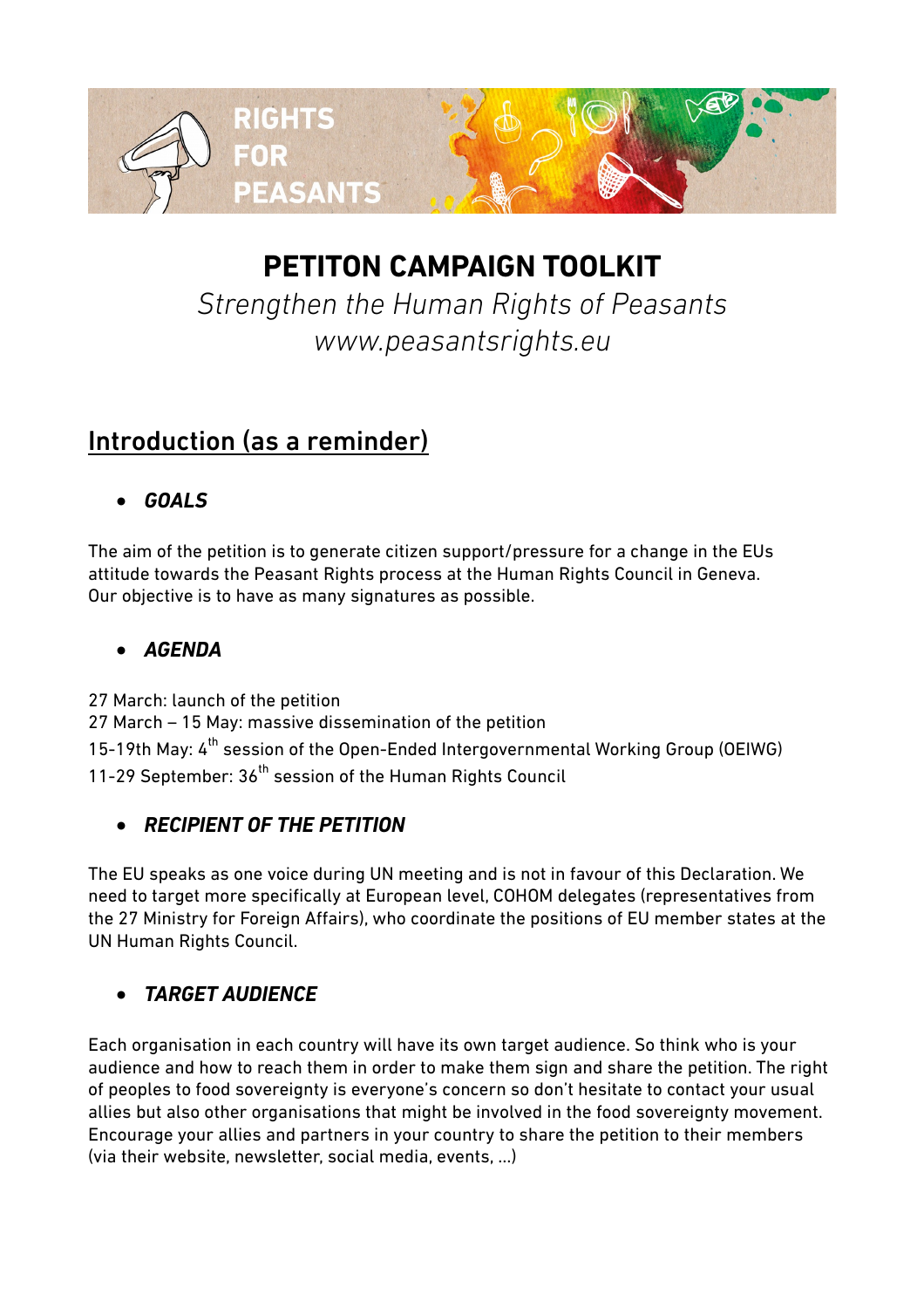### *KEY MESSAGES*

Keep in mind that the points to stress in your communication are 1. « Sign the petition » and 2. « Share this petition »

The key messages are 1. We must strengthen the human rights of peasants 2. Peasants Rights must be recognised (by the EU and its Member States)

# **DISSEMINATION**

To have a more efficient and attractive communication, you can use visual materials adapted to different media:

- A header: to use for press release, just below your widget, on websites, newsletters, ...

- A Facebook banner: to use as cover picture, but also in case you need a 2,5:1 ratio
- A simple image: to use for articles on your websites, in Facebook posts, …
- An email signature

Download it [here.](http://www.fian.be/Online-Petition-Tools?lang=fr) Don't hesitate to ask for modifiable file to adapt it or translate it by sending a mail to [louise@fian.be.](mailto:louise@fian.be)

### 1. Petition on your website

The petition can be easily embedded in websites. Even for third parties that want to support the cause. Just follow the step-by-step instructions !

#### How to integrate the petition widget (the big box) on your website ?

1. Click on the « embed this » button : in the lower-right corner

2. You will now have to register your widget by giving your email and the name of your organisation

3. You will receive a confirmation email (with more instructions for next steps if needed)

4. Embed your widget into your webpage, simply by inserting the embed snippet where the widget should appear

# 2. Dissemination via newsletter and/or mailing lists

Email is the most important way to get people involved in our petition. Include the Call to action to your communication:

A large coalition for Peasants' Rights asks the EU and its Member States to actively participate in good faith in the elaboration of the "UN Declaration on the Rights of Peasants and other People Working in Rural Areas".

Demand the right of peoples to food sovereignty now by signing this petition: [https://peasantsrights.eu.](https://peasantsrights.eu/) Without peasants, there is no food. Let's grow their rights!

\*Find all the translations of this Call to action in annex 1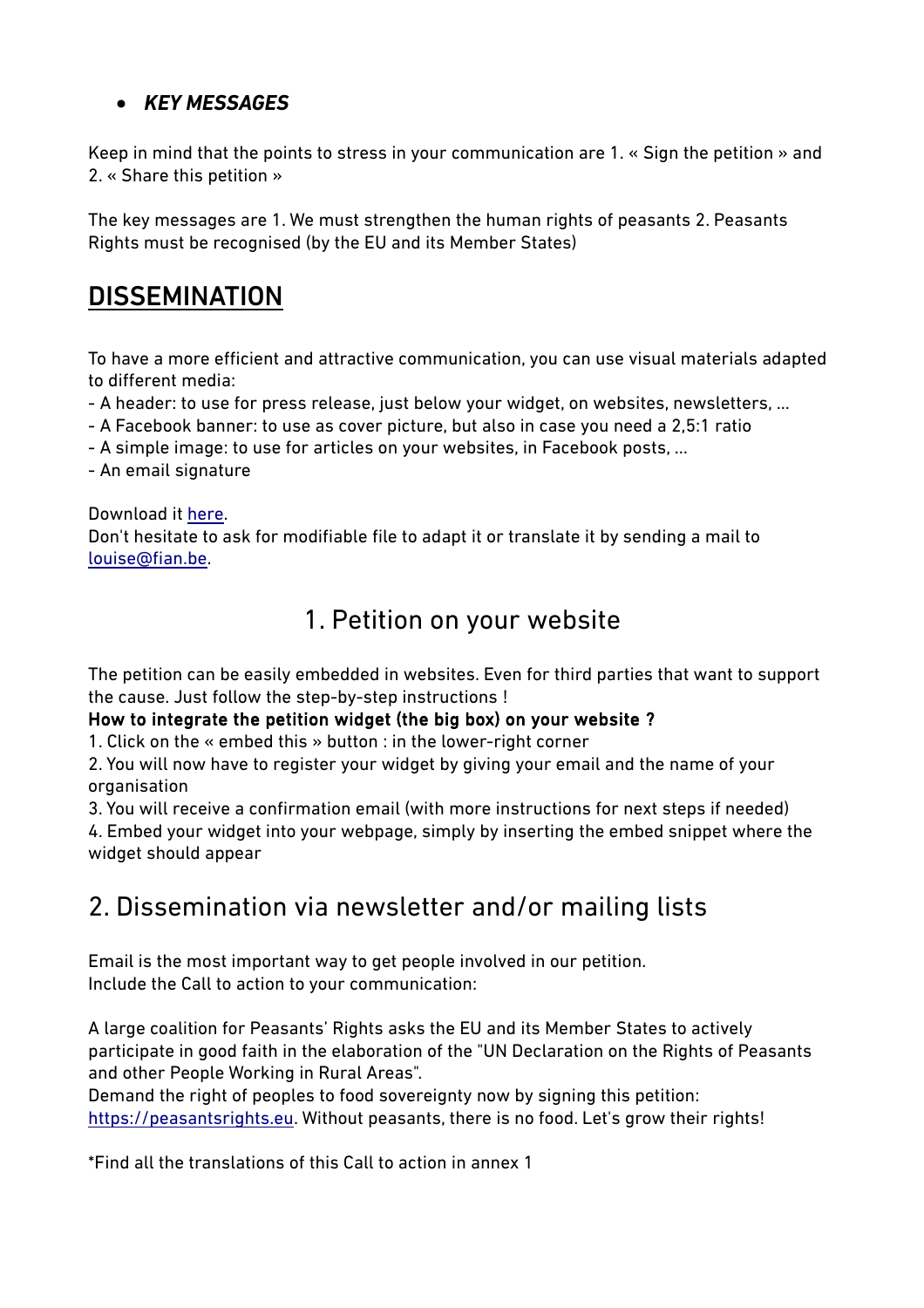\*Don't hesitate to adapt this Call to action to national context and/or to link it to your events and activities

# 3. Social media

You can use visual materials available here :<http://www.fian.be/Online-Petition-Tools> You can also share [the different video](https://www.youtube.com/channel/UCVrSRCq9DR2ps3QM0T1hqqA/videos?sort=dd&view=0&shelf_id=0) explaining the Declaration and its issues

To facilitate retweet between us and to centralize all the tweets, use preferably the #PeasantsRights hashtag.

You can also use hashtags like #RightsofPeasants #HumanRights #FoodSovereignty Mention some of your partners to gain visibility (with @)

Target the accounts of your Ministry of Foreign Affairs and members of his/her staff

# 4. "Matriochka strategy"

Each European partner must share informations with his national partners, allies, platforms, and organisations, who will do the same in their networks and to their members, who will do the same in their networks, etc.

Not only the petition but all the information about it (how to embed it on website, …). It is also important that each partner do a follow-up on dissemination by his partners, and if possible that everyone use all his channels and media to disseminate the petition (website, newsletter, social media, event, etc)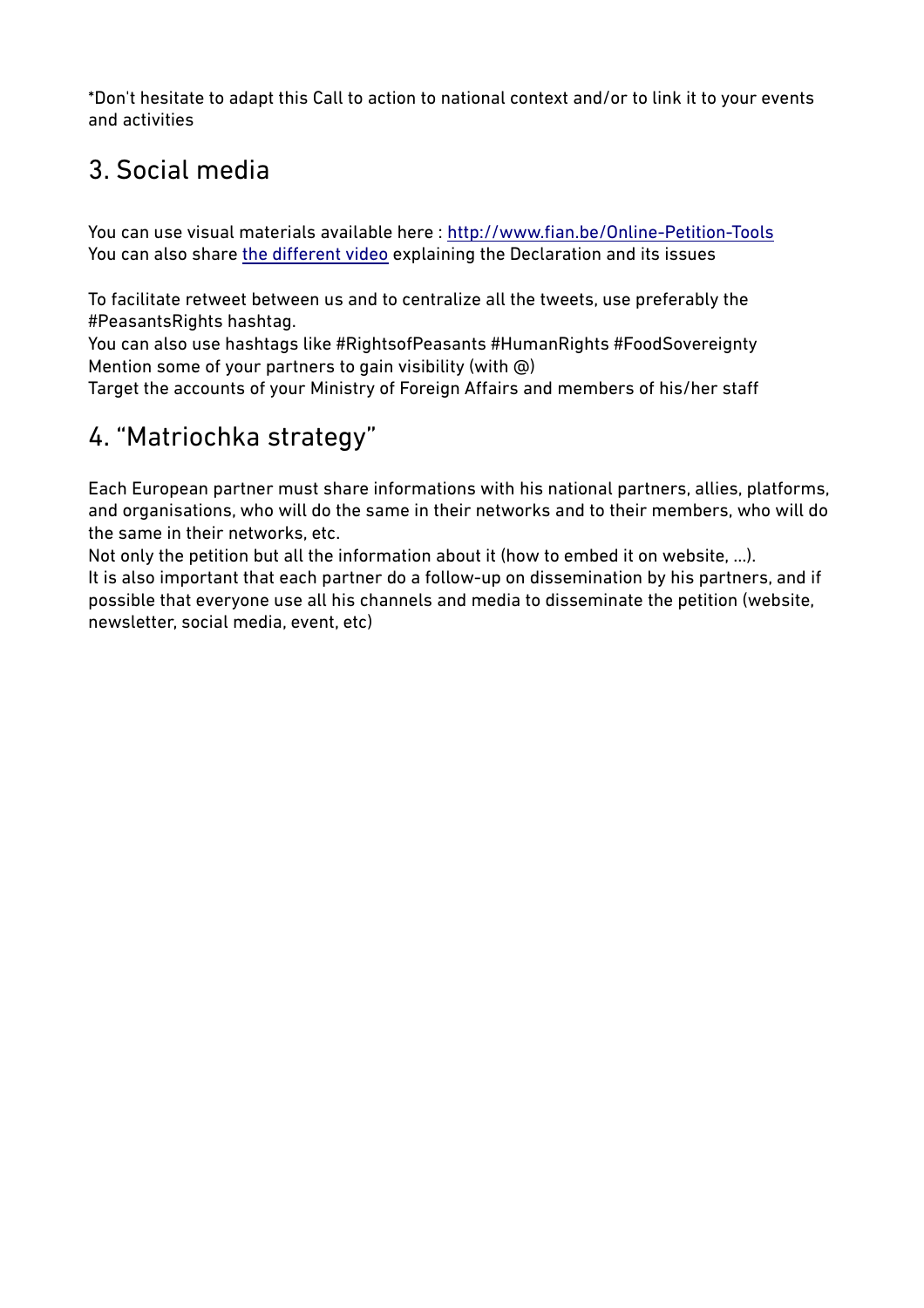# **ANNEX 1**

#### FR

Rejoignez le mouvement pour les droits des paysan-ne-s et demandez à l'UE et ses États membres de participer activement et de collaborer de bonne foi à l'élaboration de la « Déclaration des Nations Unies sur les droits des paysans et autres personnes travaillant dans les zones rurales ». Exigez le droit des peuples à la souveraineté alimentaire maintenant en signant cette pétition :<https://peasantsrights.eu/> Sans paysans, on ne mange pas. Cultivons leurs droits!

#### NL

Sluit je aan bij de beweging voor de rechten van boeren vraag de EU en haar lidstaten om actief en in goed vertrouwen deel te nemen aan de uitwerking van de UN Declaration on the Rights of Peasants and other People Working in Rural Areas. Onderteken nu de petitie en ondersteun het recht op voedselsoevereiniteit: [https://peasantsrights.eu](https://peasantsrights.eu/) Zonder boeren geen eten. Laten we hun rechten cultiveren!

#### ES

Únete al movimiento por los Derechos de los campesinos y pide que la UE y sus Estados miembros participen activamente y de buen grado en la elaboración de una "Declaración de la ONU sobre los derechos de los/las campesinos/-as y de todas las personas que trabajan en las zonas rurales". Exige el respeto del derecho de los pueblos a la soberanía alimentaria ahora ya al firmar esta petición: [https://peasantsrights.eu/es\\_index.html](https://peasantsrights.eu/es_index.html) Sin campesinos y campesinas no hay alimentos, ¡cultivemos sus derechos!

#### **DE**

Sei Teil der Bewegung für die Rechte von Kleinbäuerinnen und Kleinbauern und fordere die EU und ihre Mitgliedsstaaten auf, sich aktiv und aufrichtig in die Erarbeitung der "UN-Erklärung für die Rechte von Kleinbäuerinnen, Kleinbauern und anderen Personen, die am Land arbeiten" im Menschenrechtsrat einzubringen. Fordere das Recht der Menschen auf Ernährungssouveränität, indem Du jetzt diese Petition unterzeichnest :

#### [https://peasantsrights.eu](https://peasantsrights.eu/)

Ohne Bäuerinnen und Bauern kein Essen. Stärken wir gemeinsam ihre Rechte!

#### IT

Unisciti al movimento per i Diritti dei Contadini e chiedi all'Unione Europea ed ai suoi Stati Membri di partecipare attivamente all'elaborazione di una "Dichiarazione delle Nazioni Unite